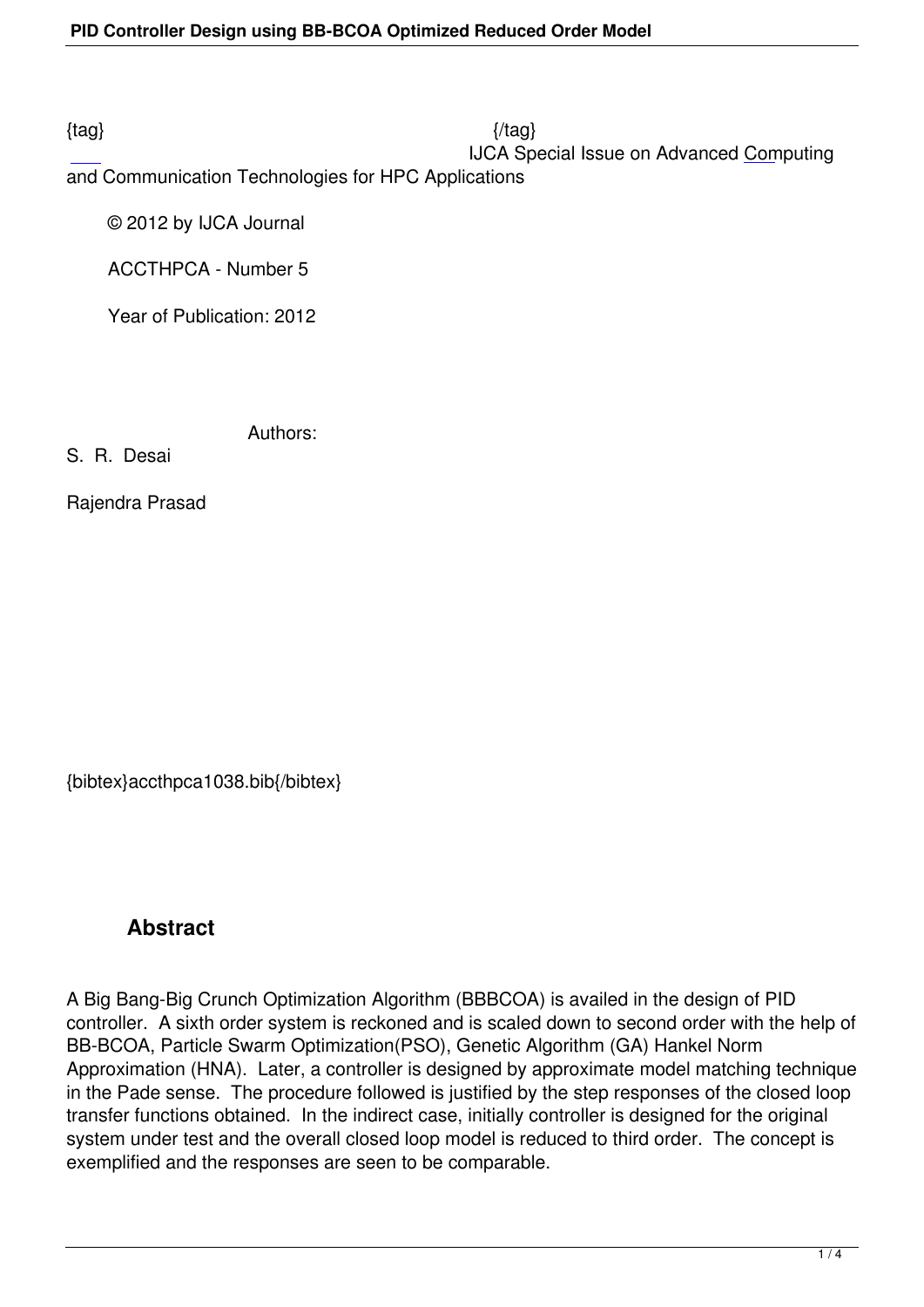### **ences**

Dia Abu-Al-Nadi, Othman MK Alsmadi, Zaer S Abo-Hammour, & quot; Reduced order modeling of linear mimo systems using particle swarm optimization", The Seventh International Conference on Autonomic and Autonomous Systems ICAS 2011,. ISBN: 978-1-61208-134-2, IARIA, pp. 62-66. 2011.

S. M. Giriraj Kumar, R. Sivasankar, T. K. Radhakrishnan, V. Dharmalingam, and N. Anantharaman , & quot; Particle Swarm Optimization Technique Based Design of Pi Controller for a Real-Time Non-Linear Process", Instrumentation Science and Technology, 36, pp. 525-542, 2008.

R. Genesio and M. Milanese, & quot; A note on the derivation and use of reduced order models", IEEE Trans. Automat. Control, Vol. AC-21, No. 1, pp. 118-122, February 1976.

M. S. Mahmoud and M. G. Singh, Large Scale Systems Modelling, Pergamon Press, International Series on Systems and Control 1st ed. , Vol. 3, 1981.

M. Jamshidi, Large Scale Systems Modelling and Control Series, New York, Amsterdam, Oxford, North Holland, Vol. 9, 1983.

S. Panda, S. K. Tomar, R Prasad, C. Ardil, " Model reduction of Linear systems by conventional and Evolutionary Techniques" International Journal of Computational and Mathematical Sciences, Vol. 3,pp 28-34, 2009.

C. B. Vishwakarma and R. Prasad, & quot; MIMO System Reduction Using Modified Pole Clustering and Genetic Algorithm", Modelling and Simulation in Engineering, Vol 2009,Article ID 540895, Hindalvi publishing corporation ,doi:10. 1155/2009/540895, 2009.

Boby Philip, Jayanta Pal, & quot; An Evolutionary Computation Based Approach for Reduced Order Modelling of Linear Systems", IEEE International Conference on Computational Intelligence and Computing Research (ICCIC), 2010, Coimbatore 28-29 Dec. 2010.

- O. K. Erol and I. Eksin, & auot: New optimization method: Big Bang–Big Crunch & quot: Advances in Engineering Software, 37, 106–11, 2006.

Shiv Kumar Tomar and Rajendra Prasad " Indirect approach of model order reduction of linear Time-invariant systems using truncation method", XXXII National Systems Conference, NSC 2008, Dec 17-19, 2008

Yousuff A. and Skelton R. E. & quot; A note on balanced controller reduction & quot; IEEE Trans. Automatic Control, vol-AC-29, pp 254-257, Oct 1984.

Singh Nidhi, & quot; Reduced order modelling and controller design & quot;, Ph D. Thesis, Indian Institute of Technology Roorkee, Roorkee, India, 2007

Ali Kaveh and Omid Sabzi, & auot; A comparative study of two meta-heuristic algorithms for optimum design of reinforced concrete frames", International Journal of Civil Engineering, Vol. 9, No. 3, Sept. 2011.

Ali Kaveh and S. Talatahari , & quot; Size optimization of space trusses using Big Bang–Big Crunch algorithm", Computers and Structures, pp. 1129–1140, 2009.

Charles V. Camp, & quot; Design of Space Trusses Using Big Bang–Big Crunch Optimization", Journal of Structural Engineering,ASCE, pp. 999-1008, July 2007.

Pavel Y. Tabakov, & quot; Big Bang–Big Crunch Optimization Method in Optimum Design

## **Refer**